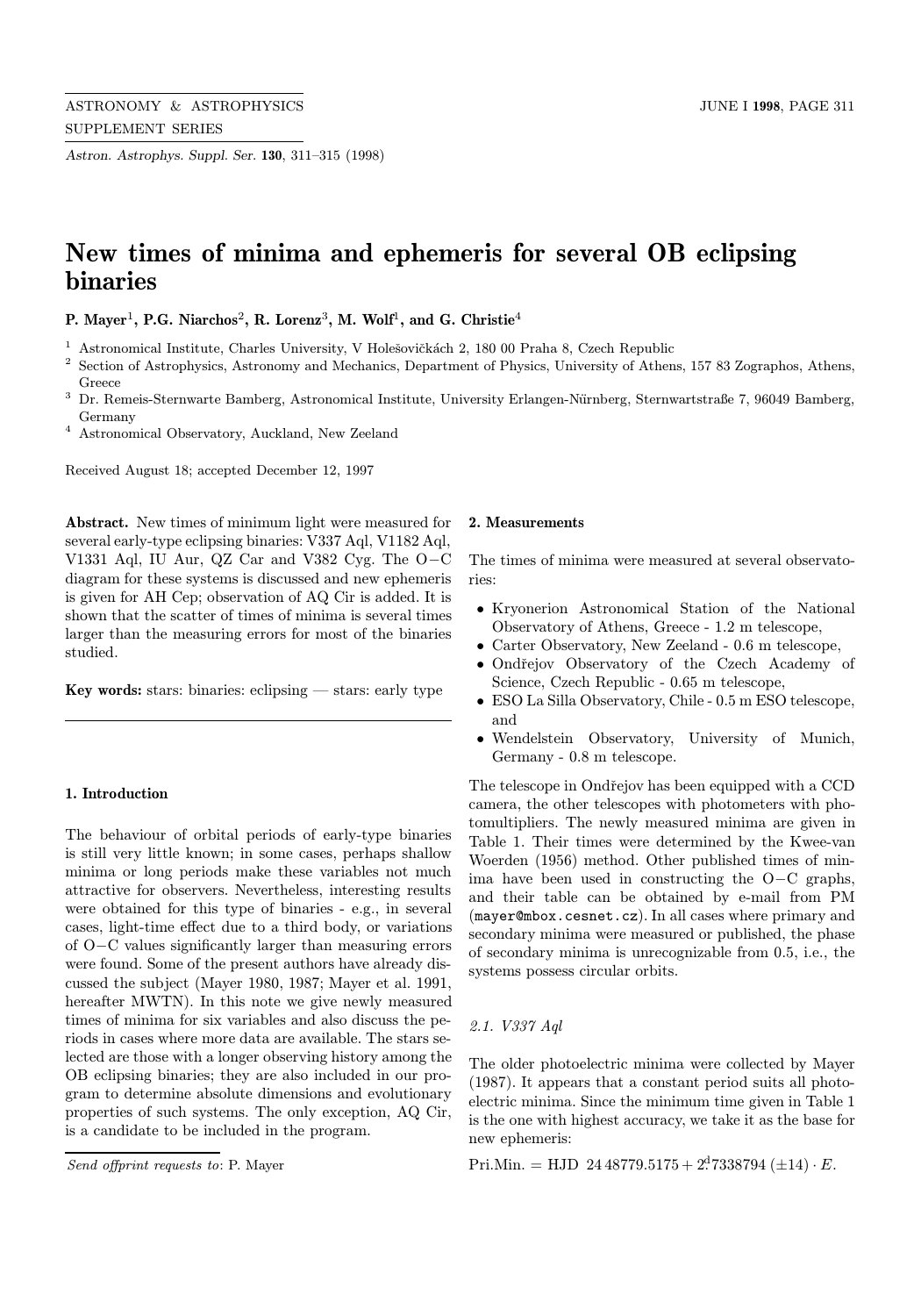| Variable              | HJD-2400000 | m.e.  | Epoch    | $O-C$    | $(O-C)_1$ | Source      |
|-----------------------|-------------|-------|----------|----------|-----------|-------------|
| V337 Aql              | 48779.5175  | .0009 | $\Omega$ | .0000    |           | Kryonerion  |
| V1182 Aql             | 48753.7520  | .0010 | 1533     | $-.0035$ |           | La Silla    |
|                       | 49158.4158  | .0007 | 1782.5   | $-.0005$ |           | Kryonerion  |
|                       | 49518.4752  | .0009 | 2004.5   | .0000    |           | Kryonerion  |
|                       | 49540.3678  | .0007 | 2018     | $-.0029$ |           | Kryonerion  |
|                       | 49600.3831  | .0006 | 2055     | .0026    |           | Kryonerion  |
| V1331 Aql             | 48814.4219  | .0003 | 4548     | .0036    |           | Kryonerion  |
|                       | 49524.4757  | .0005 | 5068.5   | $-.0063$ |           | Kryonerion  |
| IU Aur                | 48526.5392  | .0014 | 5563.5   | $-.0048$ | $.800^a$  | Kryonerion  |
|                       | 49403.2920  | .0010 | 6047.5   | $-.0059$ | $.779^a$  | Ondřejov    |
| $QZ$ Car              | 49422.039   | .002  | $\Omega$ |          |           | Mount John  |
| $V382 \,\mathrm{Cyg}$ | 48839.6629  | .0003 | 6377.5   | .0143    | $-.0036$  | Wendelstein |
|                       | 48878.3252  | .0005 | 6398     | .0235    | .0053     | Wendelstein |
|                       | 49913.4785  | .0010 | 6947     | .0285    | .0019     | Ondřejov    |

Table 1. Observed times of minima

<sup>a</sup> phase in the third-body orbit.



Fig. 1. O−C graph for V337 Aql; plus signs denote photographic data, circles photoelectric data



When older photographic minima are considered, it appears that the period continues to shorten, see Fig. 1. The reason of this shortening is unknown. Since light-time effect could be responsible for it, we took several coudé CCD spectra of this binary with the 2.2 m telescope of the German-Spanish Observatory at Calar Alto, in order to find spectroscopic hints for the existence of a third body. However, no third lines were found, i.e., the luminosity of the eventual third body cannot be larger than about 5% of the integral light of the system in the blue spectral region. From the deviations of the O−C data from linearity the minimum mass of the eventual third body might be roughly estimated as about 1.5  $M_{\odot}$ ; the expected luminosity of such a body is of course well under sensitivity of any present spectroscopy.



Fig. 2. O−C diagram of V1182 Aql

2.2. V1182 Aql

The O−C column is calculated with the ephemeris by Bell et al. (1987):

Pri.Min. = HJD  $24\,46267.4027 + 1<sup>4</sup>621887 \cdot E$ .

The scatter of published times of minima is large, see Fig. 2. In this case lines of a third body were found on spectra taken by RL with the coudé auxilliary telescope feeding the 3.6 m telescope coudé spectrograph at ESO La Silla, and with the Calar Alto 2.2 m telescope and its coudé spectrograph. This system will be thoroughly discussed in a forthcoming paper by Lorenz et al. However, the fast changes of O−C values are inexplicable by a lighttime effect. In Sect. 3 it is suggested that these changes might be connected with stability of the light curve.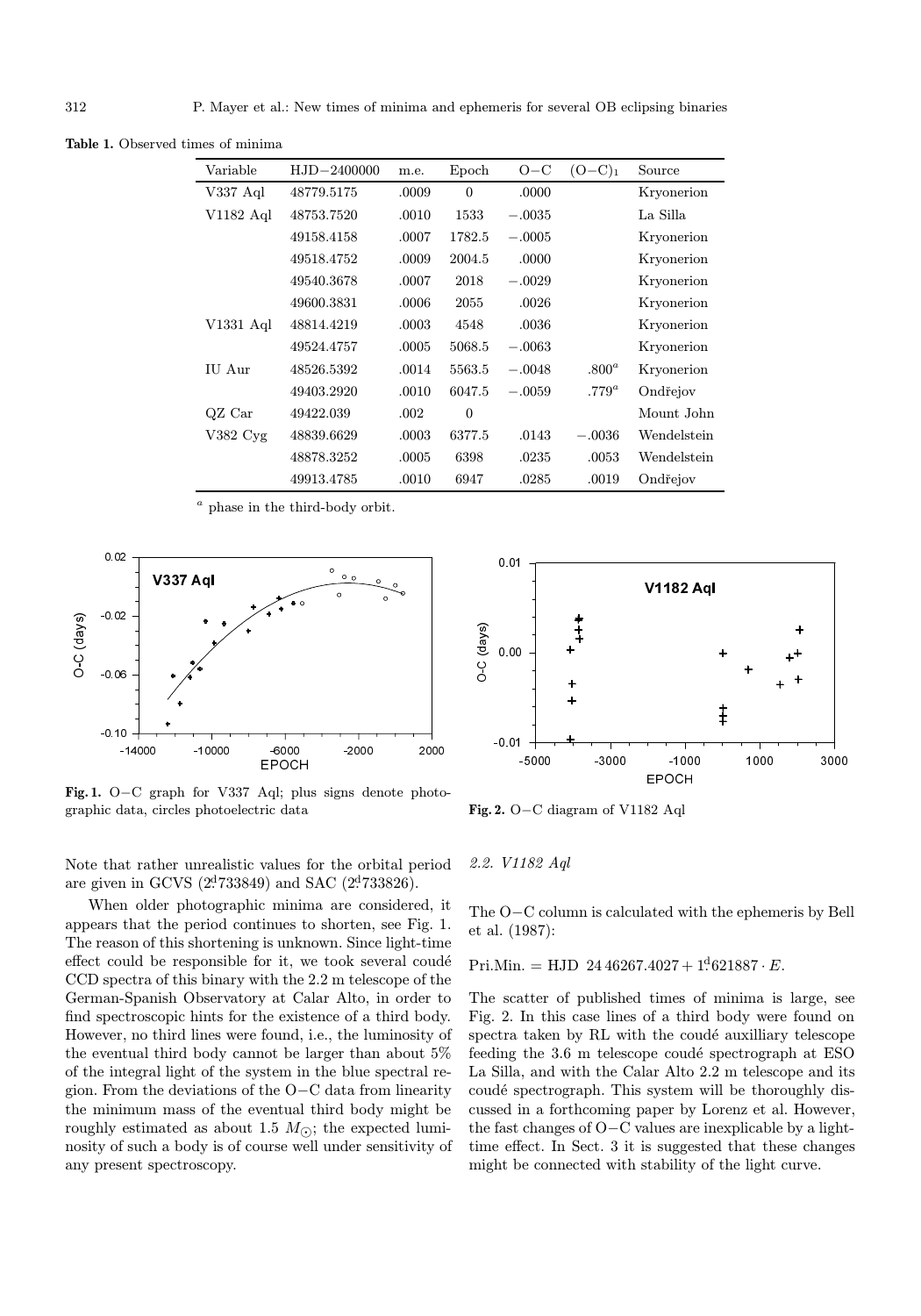### 2.3. V1331 Aql

V1331 Aql is a detached early B-type binary, for which period and minimum times were published by Lorenz et al. (1991). The O−C values presented in Table 1 were calculated using the ephemeris given in that paper:

Pri.Min. = HJD  $24\,42610.0581 + 1<sup>d</sup>3641953 \cdot E$ .

UBV light curves were published by Lorenz et al. (1990). A detailed study of this system by Lorenz et al., including absolute dimensions derived from a recently established radial velocity curve and the light curve analysis, is in preparation.

## 2.4. IU Aur

New times of minima of this well-studied three-body system (Drechsel et al. 1994) should precise the period of the third body; theory also asks for a long-period (335 years) change of the orbital period (Mayer 1983). O−C values were calculated according to the ephemeris

 $Pri.Min. = HJD 24\,38448.4068 + 1.81147435 \cdot E$ 

and phases in the third-body orbit according to

Phase =  $(HJD-2438579)/294.3$ 

(see Mayer 1987). Two minima given in Table 1 fit the older values of O−C (and the theoretical curve given in Fig. 3 of Mayer 1990) very well, so no changes of periods in the orbit of the eclipsing pair or in the orbit of the third body are apparent.

# 2.5. QZ Car

This eclipsing variable is a part of a multiple system (see e.g. Morrison & Conti 1980). The period of this variable is very close to 6 days, which means that minima can be measured well only in a limited interval of geographic longitudes in a given year. The observations published by now do not comprise any detailed measurements of the deepest part of a minimum of the QZ Car light curve. In Fig. 3 such measurements obtained at the Carter Observatory are plotted. These measurements were reduced using HD 93131 (a WR star, with  $V = 6.50, B - V = -0.03$  and  $U - B = -0.88$ ) as the comparison star. This star, used as the comparison star also in the discovery paper by Walker & Marino (1972) however might be slightly variable, the variability being of the order of 0. 0. 1; note that Morrison & Conti recommend HD 93502. The time of the minimum calculated from these measurements is the most precise time known by now, so a new ephemeris is suggested (the period is according to Mayer et al. 1992):

# Pri.Min. = HJD  $24\,49422.039 + 5^499857 \cdot E$ .

In the first part of the year 1998, the minima of QZ Car will be observable in South America.



Fig. 3. V magnitudes for QZ Car during a primary minimum

Table 2. Parameters of the light-time effect in the AH Cep system

| Parameter                     | Old value <sup><math>a</math></sup> | New value                |  |
|-------------------------------|-------------------------------------|--------------------------|--|
| Long period                   | $62.9$ yr                           | 64.1 yr                  |  |
| Semi-amplitude $A$            | $0^{d}0683$                         | $0^{d}059$               |  |
| Eccentricity e                | 0.46                                | 0.51                     |  |
| Length of periastron $\omega$ | $122^\circ$                         | $96^\circ$               |  |
| Time of periastron            | JD 2445950                          | JD 2444800               |  |
| $f(M_3)$                      | 0.458 $M_{\odot}$                   | 0.261 $M_{\odot}$        |  |
| Short period                  | 1 <sup>d</sup> 7747420              | 1 <sup>d</sup> 7747433   |  |
| $HJD_0$                       | 2434989 <sup>d</sup> 455            | 2434989 <sup>d</sup> 459 |  |

 $a$  according to Drechsel et al. (1989).

## 2.6. AH Cep

This bright detached eclipsing O-type binary, which is of special interest because of the pronounced light-time effect it displays, was thoroughly discussed by Drechsel et al. (1989). Here, 10 new minima published by other authors, which deviate systematically from the light-time effect curve as given in Fig. 3 of that study, were used to calculate a new set of the light-time effect parameters (see Table 2). The light-time effect curve corresponding to these parameters is shown in Fig. 4. The minima observed after  $E = 6000$  approximately follow a linear ephemeris

 $Pri.Min. = HJD 24\,34989.676 + 1<sup>d</sup>774715 \cdot E;$ 

this ephemeris can be used to forecast minimum times in several next years.

## 2.7. AQ Cir

Except for the discovery paper (Hoffmeister 1943), this star was never studied. In GCVS the spectral type is given as OB, however, the source of this classification is unknown. There is a star No. 3268 in the catalogue Luminous Southern Stars (Stephenson & Sanduleak 1971), with type  $OB(+)$ h, only 3 arcmin away; we used this star as the comparison star. GSC numbers, J2000 coordinates and magnitudes of both stars are: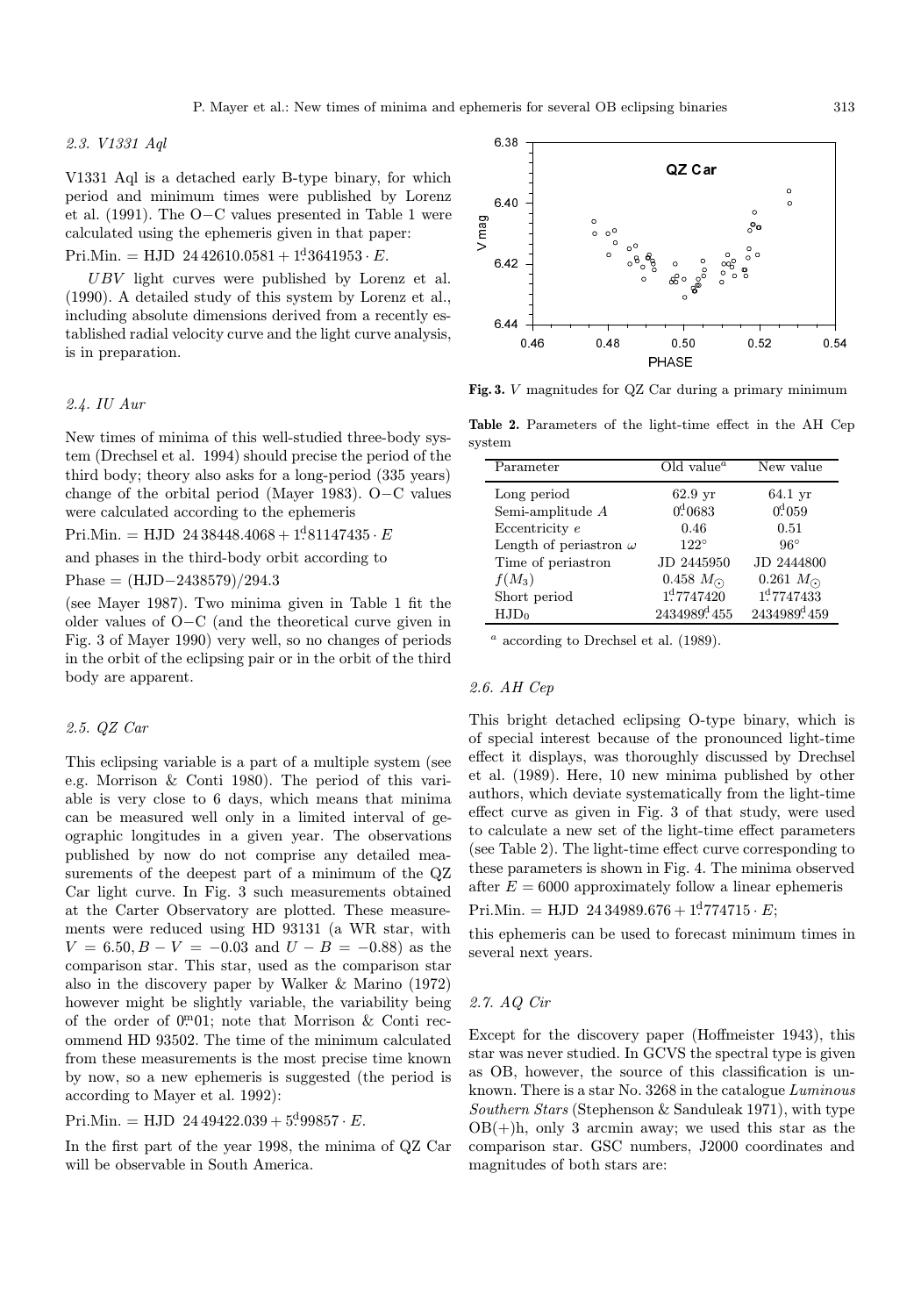

Fig. 4. O−C diagram for AH Cep. The curve corresponds to the light-time effect described by parameters given in Table 2; plus signs are photographic, circles photoelectric data



Fig. 5. AQ Cir, measurements in B filter

AQ Cir: GSC 9015.0071, CPD −64◦2941  $14^{\rm h}37^{\rm m}19.89^s$  $-64^{\circ}45'23\rlap{.}^{\prime\prime}8$  $\frac{m}{8}$  11.57

comparison: GSC 9015.0147, CPD −64◦2939  $14^{\rm h}37^{\rm m}10.20^{\rm s}$  $-64^{\circ}48'04''3$  $\frac{m}{3}$  10. 74.

Hoffmeister gives 7 times of minimum light and period 0.457284 (as he remarks, the true period is probably twice as long). From his original data it appears that the accuracy of the period is about  $\pm$  0.00002; this means that at present, the epoch number is not known unambiguously. The large magnitude difference between the variable and comparison given in GSC means that in the time of exposition (JD 2446940.58) the variable had to be close to a minimum. We measured a part of the light curve covering a phase range after a minimum, and one can estimate when the minimum had appeared - perhaps at about HJD 2449012.67±.05. Unfortunately, no certain conclusion concerning the period can be reached, and further measurements are necessary. We present our measurements in Fig. 5 in order to facilitate the determination of



Fig. 6. V382 Cyg,  $(O-C)_1$  diagram. Plus signs are photographic, circles photoelectric data

the period (note that the GSC magnitudes correspond to  $V$  magnitudes; we measured  $B$  values).

## 2.8. V382 Cyg

Older minima of V382 Cyg observed before the year 1990 are listed by Mayer (1980) and MWTN. Several times of minima were published recently, namely by Agerer (1991, 1992, 1993, 1994, 1996) and by Agerer & Hubscher (1995); we have also measured three more. The column O−C is calculated with ephemeris by Mayer et al. (1986):

Pri.Min. = HJD  $24\,36814.7703 + 1<sup>4</sup>885516 \cdot E$ .

During the time interval covered by observations the period has considerably lengthened (Mayer 1980). However, it appears that the period changed last around  $E = 4700$ , but then it has been constant, so the presently valid ephemeris can be written as

Pri.Min. = HJD 24 36814.680( $\pm 8$ ) + 1<sup>4</sup>8855328( $\pm 14$ ) · E.

According to this ephemeris the column  $(O-C)_1$  of Table 1 has been calculated and Fig. 6 drawn. The photoelectric times of minima in the interval of epochs from 0 to 4700 fit also a linear ephemeris:

Pri.Min. = HJD 24 36814.772  $(\pm 3) + 1^d$ 8855143  $(\pm 9) \cdot E$ .

# 3. Discussion

For most of the binaries discussed here, the presented data provide a significant improvement of the ephemeris. In case of AQ Cir, our observations might be helpful in findig an accurate value for the orbital period. Moreover, the collected data allow for a discussion of the scatter of times of minima. Our results suggest that for some binaries, this scatter is considerably larger than are the errors of measurements, whereas for other systems the scatter is comparable to these errors. We calculated the scatter of